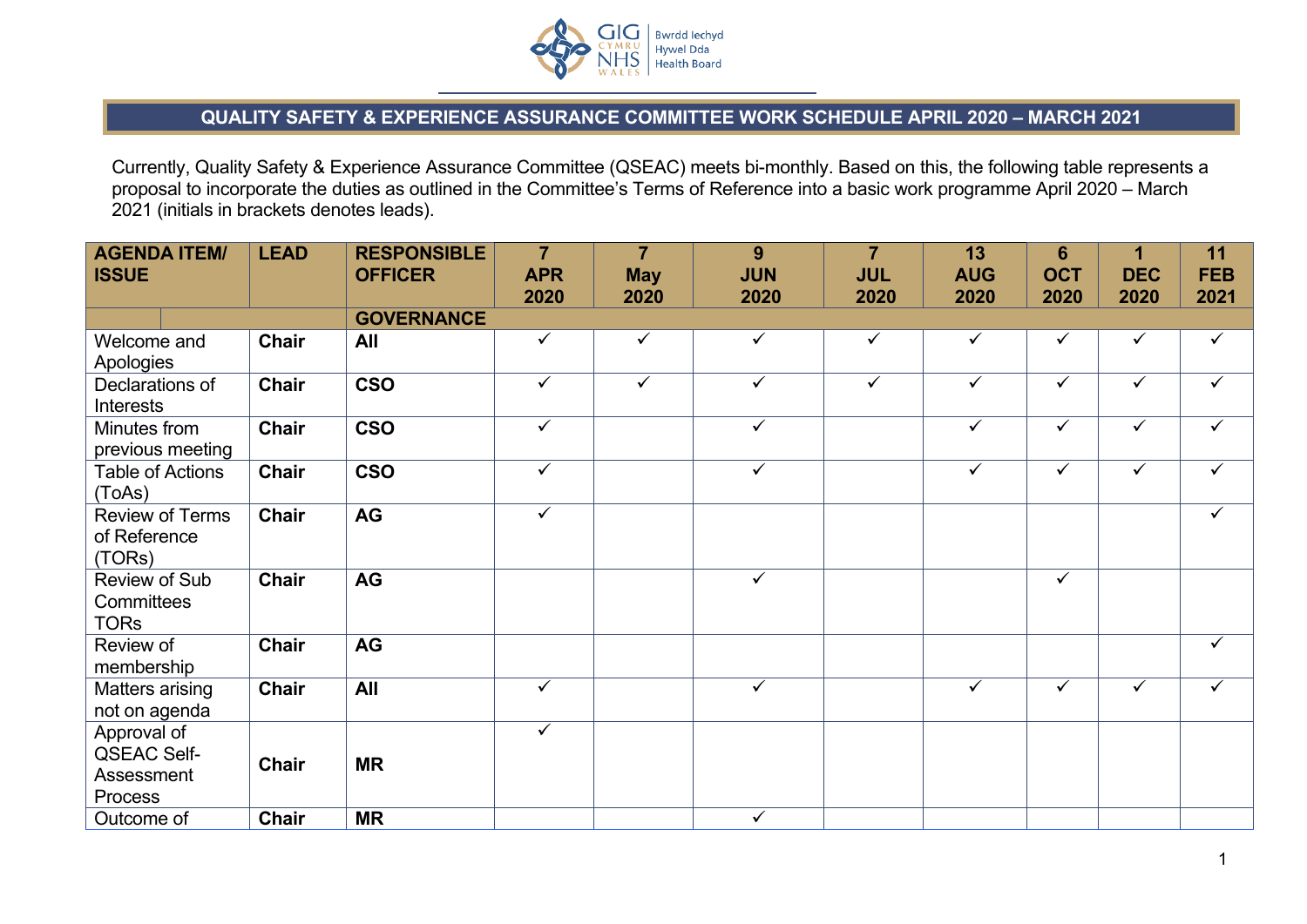| <b>AGENDA ITEM/</b><br><b>ISSUE</b>                                                                                                                                                                                                                                       | <b>LEAD</b>     | <b>RESPONSIBLE</b><br><b>OFFICER</b> | $\overline{7}$<br><b>APR</b><br>2020  | $\overline{7}$<br><b>May</b><br>2020 | 9<br><b>JUN</b><br>2020 | $\overline{7}$<br><b>JUL</b><br>2020 | 13<br><b>AUG</b><br>2020               | $6\phantom{1}6$<br><b>OCT</b><br>2020 | 1<br><b>DEC</b><br>2020 | 11<br><b>FEB</b><br>2021 |
|---------------------------------------------------------------------------------------------------------------------------------------------------------------------------------------------------------------------------------------------------------------------------|-----------------|--------------------------------------|---------------------------------------|--------------------------------------|-------------------------|--------------------------------------|----------------------------------------|---------------------------------------|-------------------------|--------------------------|
| QSEAC Self-<br>Assessment<br>Process                                                                                                                                                                                                                                      |                 |                                      |                                       |                                      |                         |                                      |                                        |                                       |                         |                          |
| <b>Workplan Review</b>                                                                                                                                                                                                                                                    | <b>Chair/MR</b> |                                      |                                       |                                      |                         |                                      | $\checkmark$                           |                                       |                         |                          |
| Patient/Staff Story                                                                                                                                                                                                                                                       | <b>MR</b>       |                                      | $\overline{\checkmark}$<br>(Deferred) |                                      |                         |                                      | $\overline{\checkmark}$<br>(LD)        | $\overline{\checkmark}$<br>(Staff)    | $\overline{\checkmark}$ | ✓                        |
| Policies for<br>Approval (as<br>required)                                                                                                                                                                                                                                 | <b>All</b>      | All                                  | $\overline{\checkmark}$               |                                      | $\overline{\checkmark}$ |                                      | $\overline{\checkmark}$                | $\overline{\checkmark}$               | $\overline{\checkmark}$ | ✓                        |
| Quality and<br><b>Safety Assurance</b><br>Report<br>incorporating:<br>External<br>$\bullet$<br>Monitoring<br><b>Final Reports</b><br><b>Nurse Staffing</b><br>$\bullet$<br>Levels<br>(Wales) Act<br>Updates (as<br>required)<br>Board to Floor<br>$\bullet$<br>Walkabouts | <b>MR</b>       | <b>SP</b>                            | $\overline{\checkmark}$               |                                      | $\overline{\checkmark}$ |                                      | $\overline{\checkmark}$<br><b>WHCs</b> | $\checkmark$                          | $\checkmark$            | $\checkmark$             |
| <b>Nurse Staffing</b><br>Levels (Wales)<br>Act-Annual<br>Report 2019/20                                                                                                                                                                                                   |                 |                                      | $\checkmark$                          |                                      |                         | $\checkmark$                         | $\checkmark$                           |                                       |                         |                          |
| Receive Sub-                                                                                                                                                                                                                                                              | <b>MR</b>       | <b>AS/PK/LOC</b>                     |                                       |                                      | $\checkmark$            |                                      | $\checkmark$                           | $\checkmark$                          | $\checkmark$            | $\checkmark$             |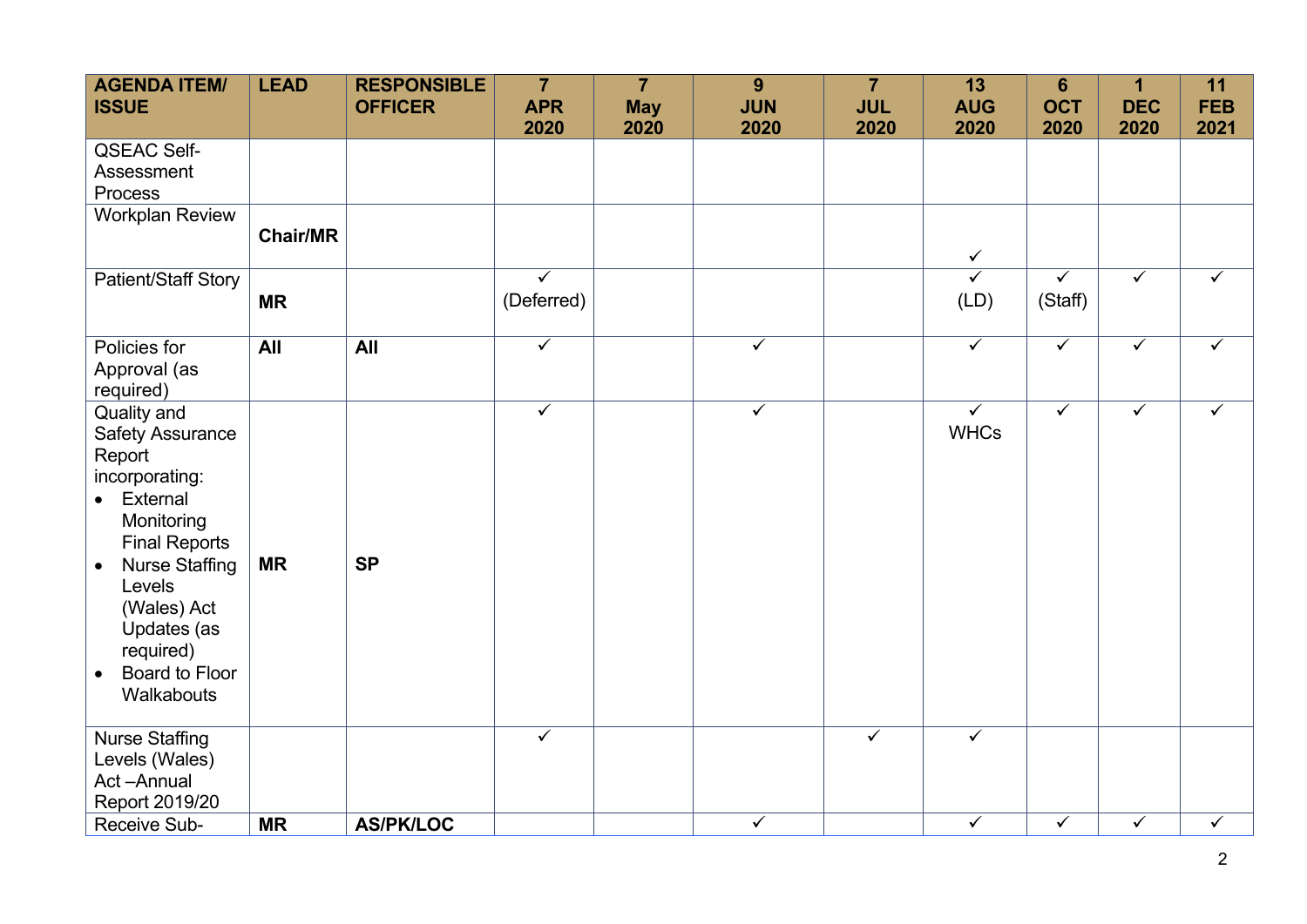| <b>AGENDA ITEM/</b><br><b>ISSUE</b>                                                             | <b>LEAD</b>  | <b>RESPONSIBLE</b><br><b>OFFICER</b> | $\overline{7}$<br><b>APR</b><br>2020   | $\overline{7}$<br><b>May</b><br>2020 | 9<br><b>JUN</b><br>2020                           | $\overline{7}$<br><b>JUL</b><br>2020 | 13<br><b>AUG</b><br>2020              | $6\phantom{1}6$<br><b>OCT</b><br>2020   | $\mathbf{1}$<br><b>DEC</b><br>2020 | 11<br><b>FEB</b><br>2021         |
|-------------------------------------------------------------------------------------------------|--------------|--------------------------------------|----------------------------------------|--------------------------------------|---------------------------------------------------|--------------------------------------|---------------------------------------|-----------------------------------------|------------------------------------|----------------------------------|
| Committee<br><b>Update Reports</b><br>including Risk<br>Register                                |              |                                      |                                        |                                      |                                                   |                                      |                                       |                                         |                                    |                                  |
| Research &<br>Development<br>(R&D) Activity<br>Report /Annual<br>Reports 2018/19<br>and 2019/20 | <b>PK</b>    |                                      |                                        |                                      | $\overline{\checkmark}$                           |                                      |                                       |                                         |                                    |                                  |
| Operational<br>Group Updates -<br>each group will<br>present a report 2<br>times per year.      | <b>MR</b>    | <b>SP/SD/PK/JPJ</b>                  |                                        |                                      | $\overline{\checkmark}$<br>(Safeguarding<br>IP&C) |                                      | $\overline{\checkmark}$<br><b>ECP</b> | $\overline{\checkmark}$<br>(SS &<br>IP) | $\overline{\checkmark}$            | $\overline{\checkmark}$          |
| Reflective<br>Summary                                                                           | <b>AL</b>    | <b>MR</b>                            | $\overline{\checkmark}$                |                                      | $\overline{\checkmark}$                           |                                      | $\overline{\checkmark}$               | $\overline{\checkmark}$                 | $\checkmark$                       | $\checkmark$                     |
| Annual Report on<br>Committee's<br>Activity                                                     | <b>AL/MR</b> | <b>SP/All</b>                        | $\checkmark$ (via<br>Chairs<br>Action) |                                      |                                                   |                                      |                                       |                                         |                                    |                                  |
| Annual Report on<br>Sub-Committee's<br>activity for                                             | <b>MR</b>    | <b>AS/JPJ/SD/</b><br>LC/SP/          | ✓                                      |                                      |                                                   |                                      |                                       |                                         |                                    |                                  |
| incorporating into<br><b>QSEAC's Annual</b><br>Report                                           |              | <b>LOC/LG/PK</b>                     |                                        |                                      |                                                   |                                      |                                       |                                         |                                    |                                  |
| Approval of<br><b>Annual Quality</b><br>Statement (AQS)                                         | <b>MR</b>    | <b>CS</b>                            | $\overline{\checkmark}$<br>Final       |                                      |                                                   |                                      |                                       |                                         |                                    | $\overline{\checkmark}$<br>Draft |
| <b>Corporate Risks</b><br>Assigned to                                                           | <b>MR</b>    | <b>ChB</b>                           | $\overline{\checkmark}$<br>(Deferred)  |                                      | $\overline{\checkmark}$                           |                                      |                                       | $\checkmark$                            |                                    | $\checkmark$                     |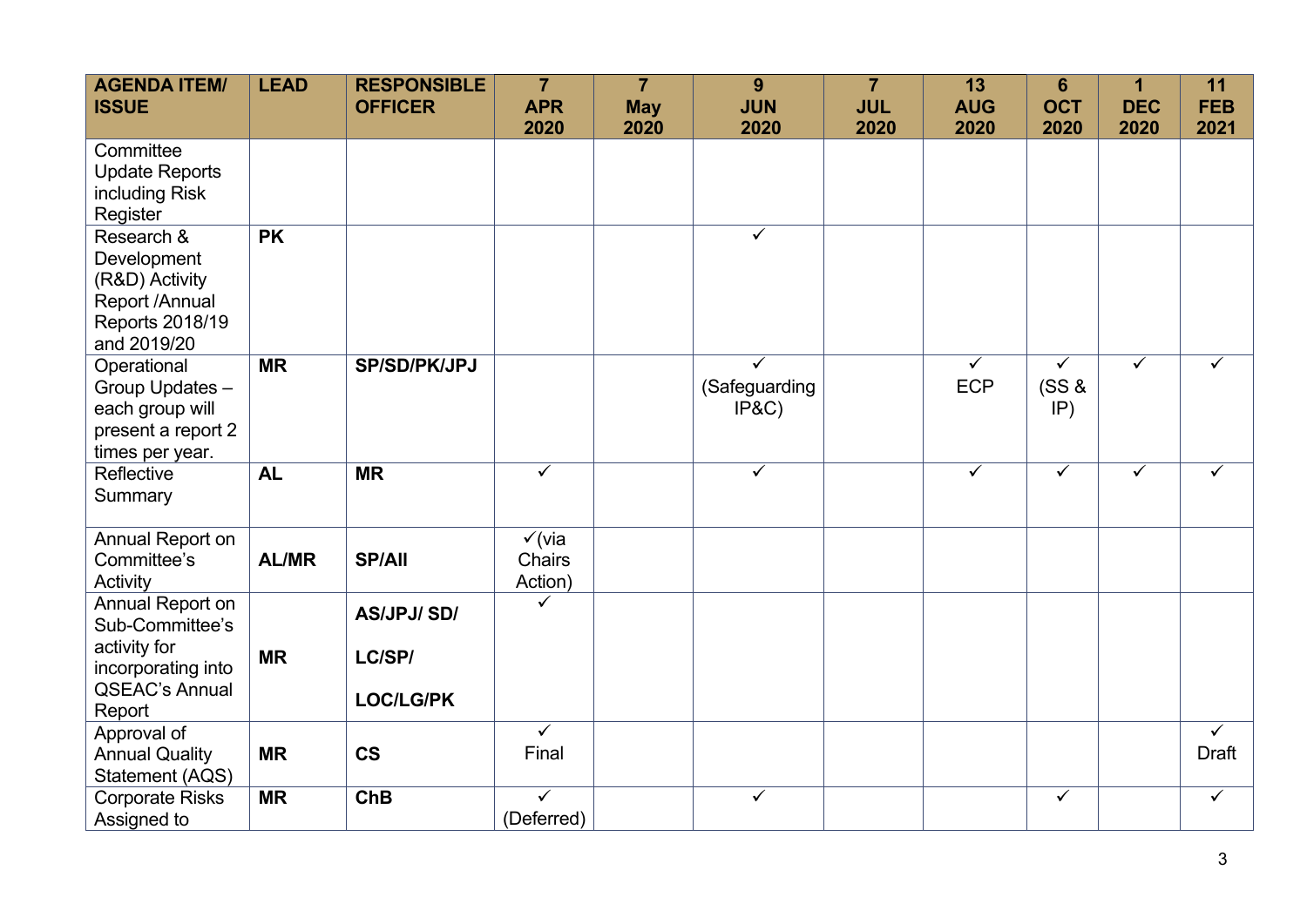| <b>AGENDA ITEM/</b><br><b>ISSUE</b>                                                     | <b>LEAD</b>              | <b>RESPONSIBLE</b><br><b>OFFICER</b> | $\overline{7}$<br><b>APR</b> | $\overline{7}$<br><b>May</b>          | 9<br><b>JUN</b>         | $\overline{7}$<br><b>JUL</b>          | 13<br><b>AUG</b>                      | $6\phantom{1}6$<br><b>OCT</b> | $\mathbf{1}$<br><b>DEC</b> | 11<br><b>FEB</b> |
|-----------------------------------------------------------------------------------------|--------------------------|--------------------------------------|------------------------------|---------------------------------------|-------------------------|---------------------------------------|---------------------------------------|-------------------------------|----------------------------|------------------|
|                                                                                         |                          |                                      | 2020                         | 2020                                  | 2020                    | 2020                                  | 2020                                  | 2020                          | 2020                       | 2021             |
| QSEAC<br>New Corporate<br>Risks Assigned to<br>QSEAC in light of<br>COVID <sub>19</sub> | $\overline{\mathsf{MR}}$ | ChB                                  |                              | $\overline{\checkmark}$<br>(Deferred) | $\overline{\checkmark}$ |                                       |                                       |                               |                            |                  |
| Deep Dive Report<br>on Risk 855                                                         | AC/KJ                    |                                      |                              |                                       |                         | $\overline{\checkmark}$<br>(Deferred) | $\overline{\checkmark}$               |                               |                            |                  |
| <b>Risk 129</b>                                                                         | <b>JP/ND</b>             |                                      |                              |                                       |                         |                                       | $\overline{\checkmark}$<br>(Deferred) |                               |                            |                  |
| <b>Staffing Update</b>                                                                  | <b>MR</b>                | <b>MR</b>                            |                              | $\overline{\checkmark}$               |                         |                                       |                                       |                               |                            |                  |
| Personal<br>Protective<br>Equipment<br>Update                                           | <b>MR</b>                | <b>MR</b>                            |                              | $\overline{\checkmark}$               |                         | $\overline{\checkmark}$<br>(Verbal)   |                                       |                               |                            |                  |
| <b>Critical Care</b><br><b>Medicines</b>                                                | <b>JP</b>                | <b>JPJ</b>                           |                              | $\checkmark$                          |                         |                                       | $\overline{\checkmark}$<br>(Risk 848) |                               |                            |                  |
| <b>Clinical Audit</b><br>Position<br><b>Statement</b>                                   | <b>MD</b>                | <b>IB</b>                            |                              |                                       | $\checkmark$            |                                       |                                       |                               |                            |                  |
| COVID-19<br><b>Response Update</b>                                                      | <b>AC</b>                | <b>AC</b>                            |                              |                                       | $\checkmark$            |                                       |                                       |                               |                            |                  |
| Cancer<br><b>Treatments</b><br>During COVID-19                                          | <b>AC</b>                | <b>KJ</b>                            |                              |                                       | $\overline{\checkmark}$ |                                       |                                       |                               |                            |                  |
| Health & Care<br><b>Standards</b><br>Fundamentals of<br>Care Audit 2019:                | <b>MR</b>                |                                      |                              |                                       |                         | $\checkmark$                          |                                       |                               | $\overline{\checkmark}$    |                  |
| <b>Field Hospitals</b>                                                                  | <b>AC</b>                |                                      |                              |                                       |                         | $\checkmark$                          |                                       |                               |                            |                  |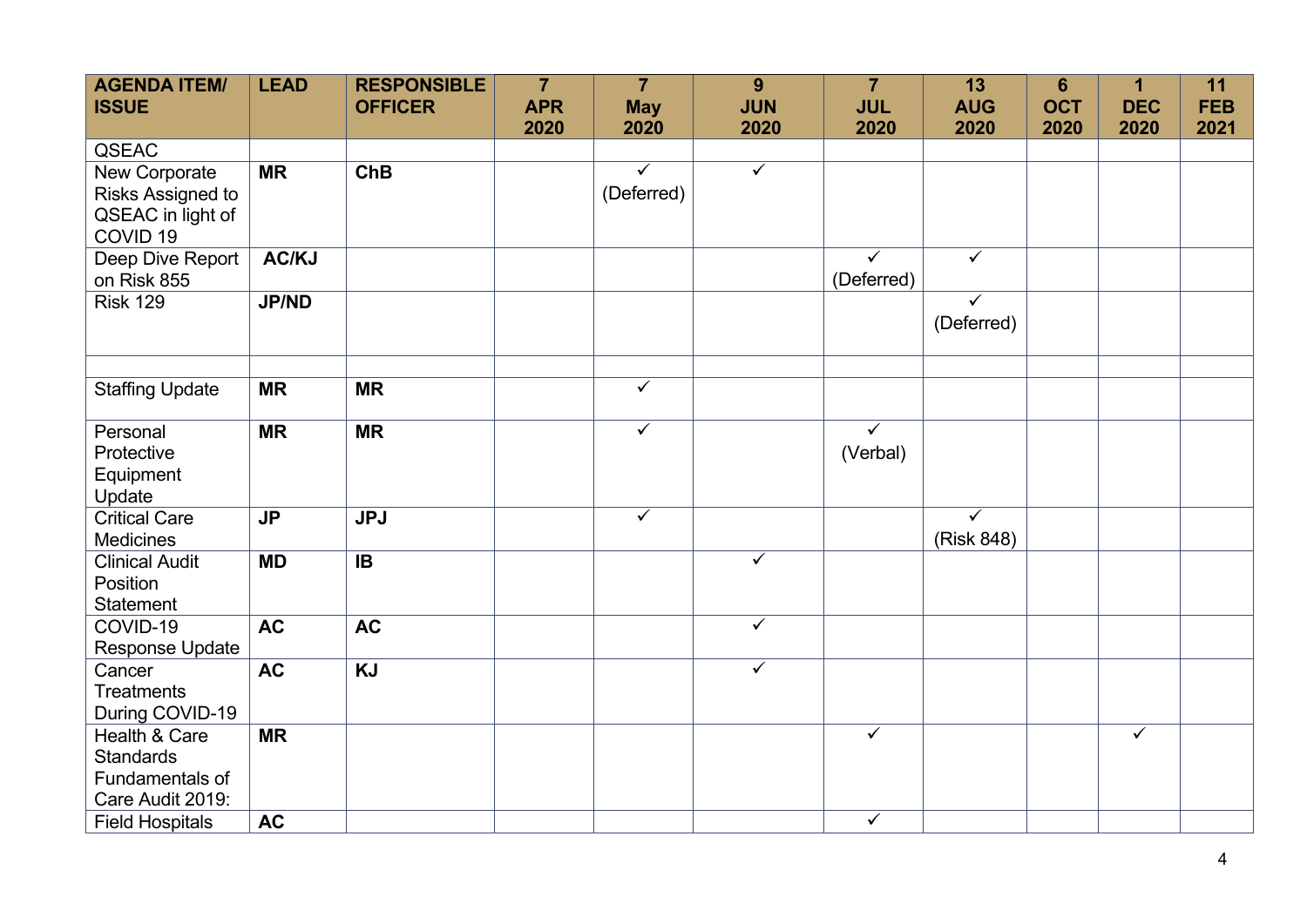| <b>AGENDA ITEM/</b><br><b>ISSUE</b>                                                                       | <b>LEAD</b>  | <b>RESPONSIBLE</b><br><b>OFFICER</b> | $\overline{7}$<br><b>APR</b><br>2020 | $\overline{7}$<br><b>May</b><br>2020 | 9<br><b>JUN</b><br>2020 | $\overline{7}$<br><b>JUL</b><br>2020 | 13<br><b>AUG</b><br>2020 | $6\phantom{1}6$<br><b>OCT</b><br>2020 | $\mathbf 1$<br><b>DEC</b><br>2020 | 11<br><b>FEB</b><br>2021 |
|-----------------------------------------------------------------------------------------------------------|--------------|--------------------------------------|--------------------------------------|--------------------------------------|-------------------------|--------------------------------------|--------------------------|---------------------------------------|-----------------------------------|--------------------------|
| Update                                                                                                    |              |                                      |                                      |                                      |                         |                                      |                          |                                       |                                   |                          |
|                                                                                                           |              |                                      |                                      |                                      |                         |                                      |                          |                                       |                                   |                          |
| Impact of Delayed<br><b>Treatment During</b><br>COVID-19 report                                           | <b>AC</b>    | <b>KJ</b>                            |                                      |                                      |                         |                                      |                          | $\checkmark$                          |                                   |                          |
| <b>Risk 628</b>                                                                                           | <b>AS</b>    |                                      |                                      |                                      |                         |                                      |                          | $\checkmark$                          |                                   |                          |
| Assurance<br><b>Reports Winter</b><br>Planning on Risks<br>129 & 810                                      | <b>AC/JP</b> | <b>KJ/ND</b>                         |                                      |                                      |                         |                                      |                          | $\checkmark$                          |                                   |                          |
| <b>Risk 635</b>                                                                                           | <b>RJ</b>    |                                      |                                      |                                      |                         |                                      |                          |                                       | $\checkmark$                      |                          |
|                                                                                                           |              |                                      |                                      |                                      |                         |                                      |                          |                                       |                                   |                          |
| <b>Risk 684</b>                                                                                           | <b>AC</b>    |                                      |                                      |                                      |                         |                                      |                          | $\checkmark$                          |                                   |                          |
| Director of Public<br><b>Health Report</b>                                                                | <b>RJ</b>    |                                      | $\overline{\checkmark}$<br>(Verbal)  |                                      |                         |                                      |                          |                                       | $\overline{\checkmark}$           |                          |
| <b>Enabling Quality</b><br>Improvement In<br>Practice (EQIiP) -<br>Outcome from 1 <sup>st</sup><br>cohort | <b>MR</b>    | <b>MD</b>                            | $\checkmark$<br>(Deferred)           |                                      |                         |                                      |                          |                                       |                                   |                          |
|                                                                                                           |              |                                      |                                      |                                      |                         |                                      |                          |                                       |                                   |                          |
|                                                                                                           |              |                                      |                                      |                                      |                         |                                      |                          |                                       |                                   |                          |
| Single Cancer<br>Pathway (taking<br>into consideration<br>the impact to<br>patients and                   | <b>AC</b>    | <b>AS</b>                            | $\overline{\checkmark}$<br>(verbal)  |                                      |                         |                                      |                          |                                       |                                   |                          |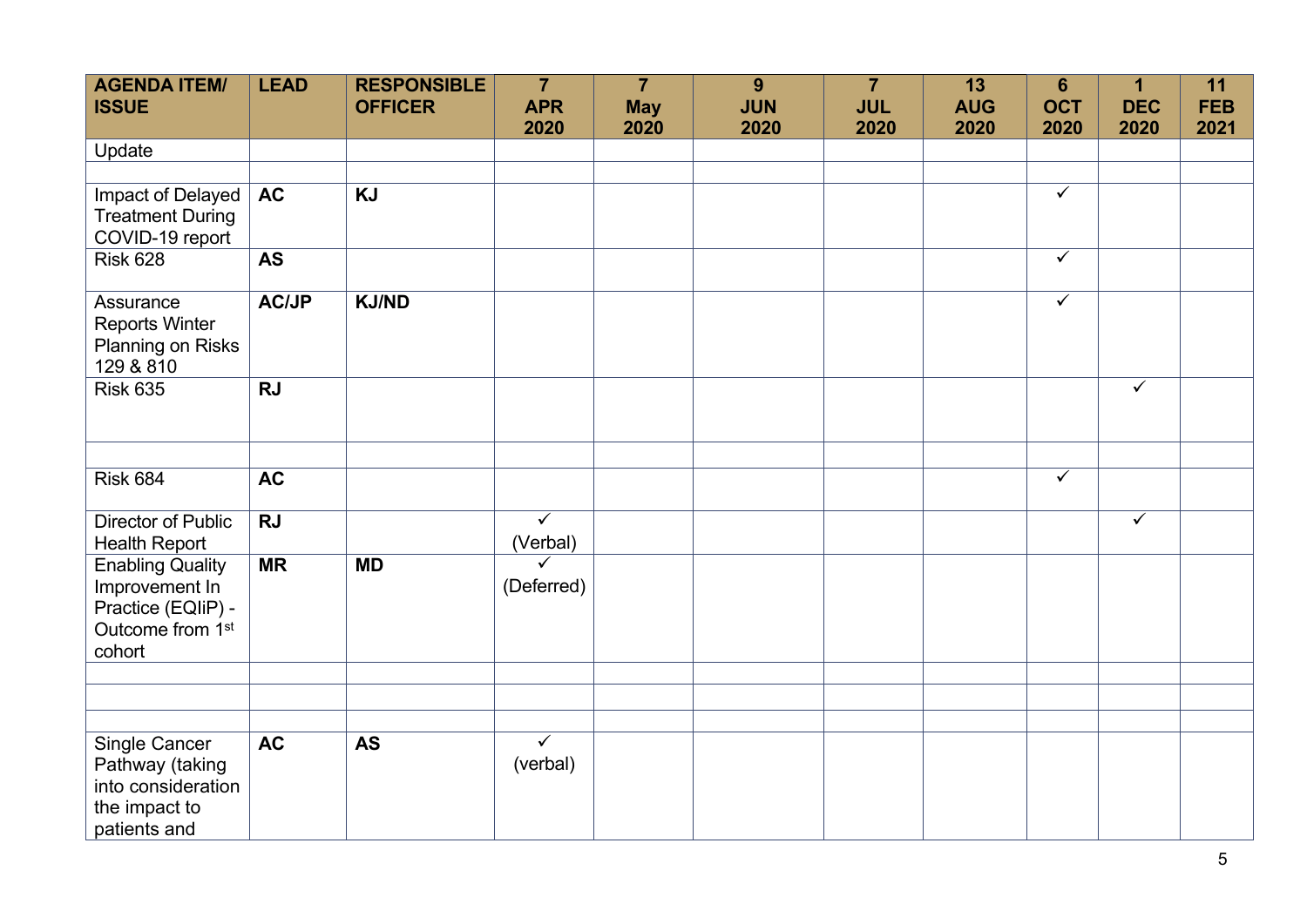| <b>AGENDA ITEM/</b><br><b>ISSUE</b>                                                                                                          | <b>LEAD</b> | <b>RESPONSIBLE</b><br><b>OFFICER</b> | $\overline{7}$<br><b>APR</b><br>2020 | $\overline{7}$<br><b>May</b><br>2020 | $\overline{9}$<br><b>JUN</b><br>2020 | $\overline{7}$<br><b>JUL</b><br>2020 | 13<br><b>AUG</b><br>2020 | $6\phantom{1}6$<br><b>OCT</b><br>2020 | 1<br><b>DEC</b><br>2020 | 11<br><b>FEB</b><br>2021 |
|----------------------------------------------------------------------------------------------------------------------------------------------|-------------|--------------------------------------|--------------------------------------|--------------------------------------|--------------------------------------|--------------------------------------|--------------------------|---------------------------------------|-------------------------|--------------------------|
| other services<br>due to a lack of<br>Cellular<br>Pathologists)                                                                              |             |                                      |                                      |                                      |                                      |                                      |                          |                                       |                         |                          |
|                                                                                                                                              |             |                                      |                                      |                                      |                                      |                                      |                          |                                       |                         |                          |
| <b>Mortality Data</b>                                                                                                                        | <b>PK</b>   | <b>JE</b>                            |                                      |                                      |                                      |                                      | $\overline{\checkmark}$  |                                       |                         | $\overline{\checkmark}$  |
| Claims<br>Management<br>Report - High<br>Value/Novel<br>Claims                                                                               | <b>MR</b>   | <b>LOC</b>                           | $\overline{\checkmark}$              |                                      |                                      |                                      | $\overline{\checkmark}$  |                                       | $\overline{\checkmark}$ |                          |
| <b>Trans-Catheter</b><br><b>Aortic Valve</b><br>Insertion (TAVI)<br>Progress Report                                                          | <b>PK</b>   |                                      |                                      |                                      | $\checkmark$<br>(verbal)             |                                      |                          | $\checkmark$                          |                         |                          |
| Risk 633 Cancer<br>Pathway                                                                                                                   | <b>AC</b>   | <b>KJ/DB</b>                         |                                      |                                      |                                      |                                      |                          |                                       |                         | $\checkmark$             |
| Deep dive on<br>Falls<br>Management                                                                                                          | <b>MR</b>   |                                      |                                      |                                      |                                      |                                      |                          |                                       |                         | $\checkmark$             |
|                                                                                                                                              |             | <b>ADMINISTRATION</b>                |                                      |                                      |                                      |                                      |                          |                                       |                         |                          |
| Agenda setting<br>meeting with<br>Chair & Exec<br>Lead to include<br>discussion on<br>deep dives on<br>new risks (at least<br>6 weeks before | <b>CSO</b>  | <b>KR</b>                            | $\checkmark$                         |                                      | $\checkmark$                         |                                      | $\checkmark$             | ✓                                     | $\checkmark$            | $\checkmark$             |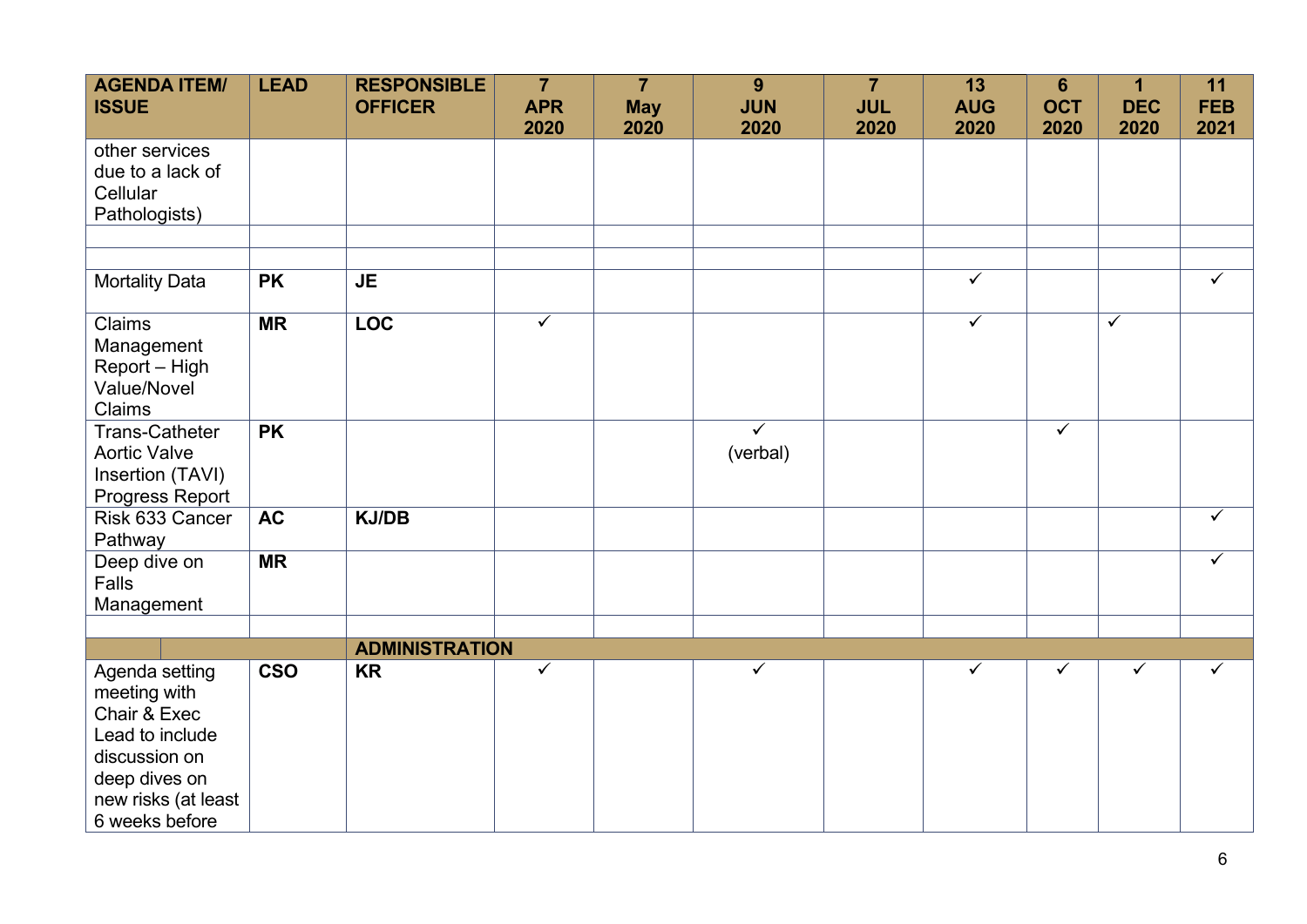| <b>AGENDA ITEM/</b><br><b>ISSUE</b> | <b>LEAD</b>             | <b>RESPONSIBLE</b><br><b>OFFICER</b> | $\overline{7}$<br><b>APR</b> | $\overline{7}$<br><b>May</b> | 9<br><b>JUN</b>         | $\overline{7}$<br><b>JUL</b> | 13<br><b>AUG</b>        | $6\phantom{1}6$<br><b>OCT</b> | 1<br><b>DEC</b>         | 11<br><b>FEB</b> |
|-------------------------------------|-------------------------|--------------------------------------|------------------------------|------------------------------|-------------------------|------------------------------|-------------------------|-------------------------------|-------------------------|------------------|
|                                     |                         |                                      | 2020                         | 2020                         | 2020                    | 2020                         | 2020                    | 2020                          | 2020                    | 2021             |
| the meeting)                        |                         |                                      |                              |                              |                         |                              |                         |                               |                         |                  |
| Draft agenda to                     | <b>CSO</b>              | <b>KR</b>                            | $\overline{\checkmark}$      |                              | $\overline{\checkmark}$ |                              | $\overline{\checkmark}$ | $\checkmark$                  | $\checkmark$            | $\checkmark$     |
| go to Executive                     |                         |                                      |                              |                              |                         |                              |                         |                               |                         |                  |
| Team prior to                       |                         |                                      |                              |                              |                         |                              |                         |                               |                         |                  |
| being issued.                       |                         |                                      |                              |                              |                         |                              |                         |                               |                         |                  |
| Call for papers (at                 | <b>CSO</b>              | <b>KR</b>                            | $\overline{\checkmark}$      |                              | $\overline{\checkmark}$ |                              | $\overline{\checkmark}$ | $\overline{\checkmark}$       | $\overline{\checkmark}$ | ✓                |
| least 4 weeks                       |                         |                                      |                              |                              |                         |                              |                         |                               |                         |                  |
| before the                          |                         |                                      |                              |                              |                         |                              |                         |                               |                         |                  |
| meeting to                          |                         |                                      |                              |                              |                         |                              |                         |                               |                         |                  |
| receive papers at                   |                         |                                      |                              |                              |                         |                              |                         |                               |                         |                  |
| least 14 days                       |                         |                                      |                              |                              |                         |                              |                         |                               |                         |                  |
| before the                          |                         |                                      |                              |                              |                         |                              |                         |                               |                         |                  |
| meeting)<br><b>Disseminate</b>      | <b>CSO</b>              | <b>KR</b>                            | $\checkmark$                 |                              | $\checkmark$            |                              | ✓                       | $\checkmark$                  | $\checkmark$            | ✓                |
| agenda & papers                     |                         |                                      |                              |                              |                         |                              |                         |                               |                         |                  |
| 7 days prior to the                 |                         |                                      |                              |                              |                         |                              |                         |                               |                         |                  |
| meeting                             |                         |                                      |                              |                              |                         |                              |                         |                               |                         |                  |
| Type up minutes                     | $\overline{\text{cso}}$ | <b>KR</b>                            | $\overline{\checkmark}$      |                              | $\overline{\checkmark}$ |                              | $\overline{\checkmark}$ | $\checkmark$                  | $\overline{\checkmark}$ | $\checkmark$     |
| and TOA within 7                    |                         |                                      |                              |                              |                         |                              |                         |                               |                         |                  |
| days of the                         |                         |                                      |                              |                              |                         |                              |                         |                               |                         |                  |
| meeting                             |                         |                                      |                              |                              |                         |                              |                         |                               |                         |                  |
| Circulate minutes                   | <b>CSO</b>              | <b>KR</b>                            | $\checkmark$                 |                              | $\checkmark$            |                              | $\checkmark$            | $\checkmark$                  | $\checkmark$            | $\checkmark$     |
| & TOA to                            |                         |                                      |                              |                              |                         |                              |                         |                               |                         |                  |
| Committee for                       |                         |                                      |                              |                              |                         |                              |                         |                               |                         |                  |
| comments, points                    |                         |                                      |                              |                              |                         |                              |                         |                               |                         |                  |
| of accuracy &                       |                         |                                      |                              |                              |                         |                              |                         |                               |                         |                  |
| matters arising                     |                         |                                      |                              |                              |                         |                              |                         |                               |                         |                  |
| within 10 days of                   |                         |                                      |                              |                              |                         |                              |                         |                               |                         |                  |
| the meeting                         |                         |                                      |                              |                              |                         |                              |                         |                               |                         |                  |
| Check & send                        | <b>CSO</b>              | <b>KR</b>                            | $\checkmark$                 |                              | $\checkmark$            |                              | $\checkmark$            | $\checkmark$                  | $\checkmark$            | $\checkmark$     |
| final version of                    |                         |                                      |                              |                              |                         |                              |                         |                               |                         |                  |
| minutes to the                      |                         |                                      |                              |                              |                         |                              |                         |                               |                         |                  |